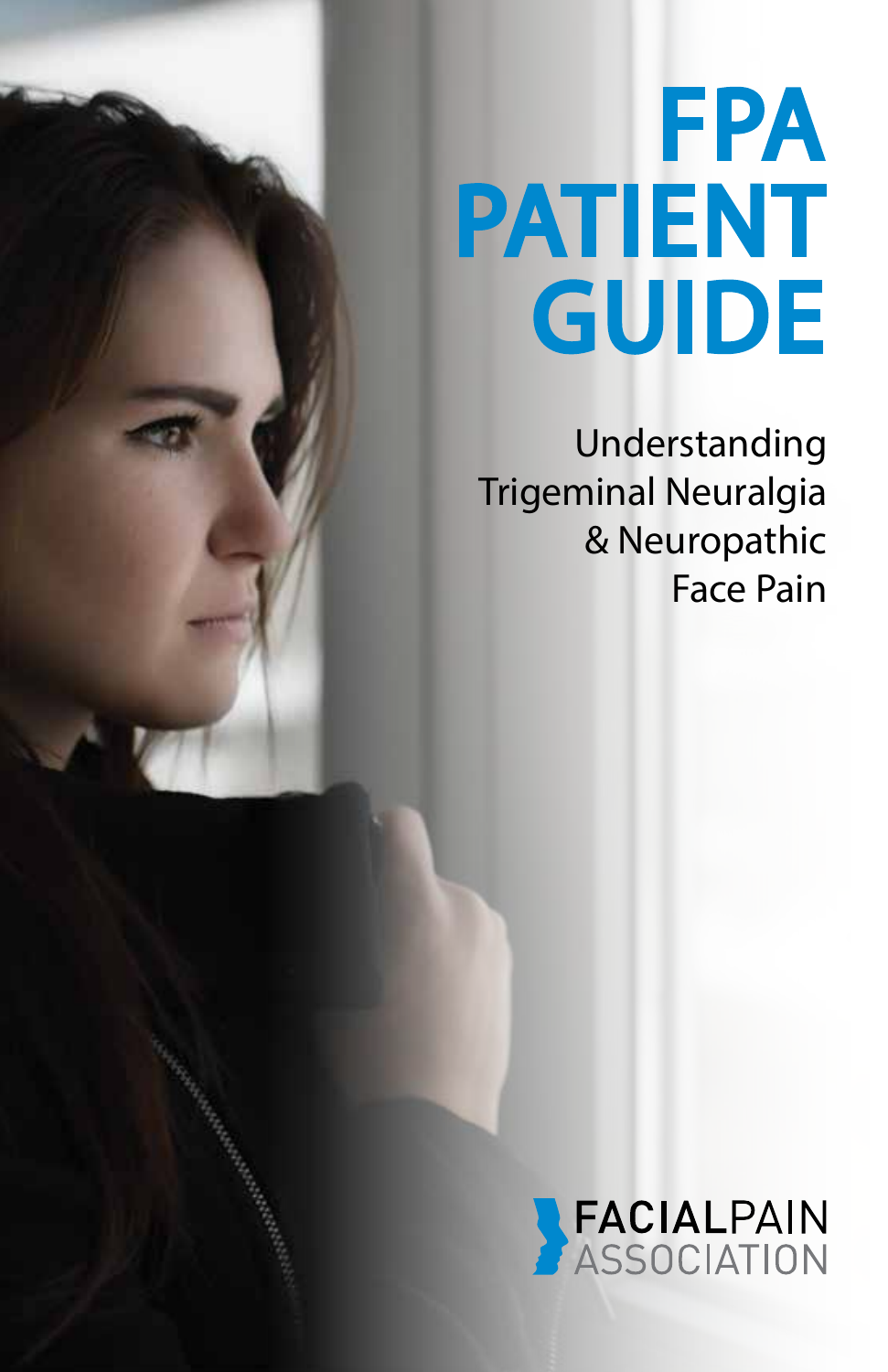# Welcome to the Facial Pain Association



*John Koff, CEO*

There are more than 4.3 million people in the United States afflicted by nerve generated facial pains. At the extreme end of this spectrum of disorders, classic trigeminal neuralgia (TN), commonly referred to as the most painful affliction known to medical science, strikes erratically with sharp shocks of pain.

Although described as early as the first century by Greek and Roman physicians, TN and related facial nerve pain remains a poorly understood and often misdiagnosed disease with no permanent cure.

The Facial Pain Association (FPA), a 501 (c) (3) non-profit health organization, was founded in 1990 as the Trigeminal Neuralgia Association. We have evolved over the last 30 years into the world's largest organization providing education, support and advocacy for patients with TN and related facial nerve pain.

The FPA website, facepain.org, is the leading resource on the web for people with facial pain. Our toll free telephone line (800-923-3608) provides one-onone support from a skilled patient services coordinator. We also maintain a Patient Support Network that provides local contacts throughout the USA, Canada, the United Kingdom, Europe and Australia, as well as a web based interactive community of people with facial pain from around the globe.

We hope you find this resource guide to be an invaluable tool for understanding your diagnosis and helping you to determine your treatment plan. Be an educated patient; understand your options, take advantage of our support network, learn to manage this disease so it does not manage you.

| Treatments for TN and Neuropathic Face Pain  7 |  |
|------------------------------------------------|--|
|                                                |  |
|                                                |  |
|                                                |  |
|                                                |  |
|                                                |  |
|                                                |  |
|                                                |  |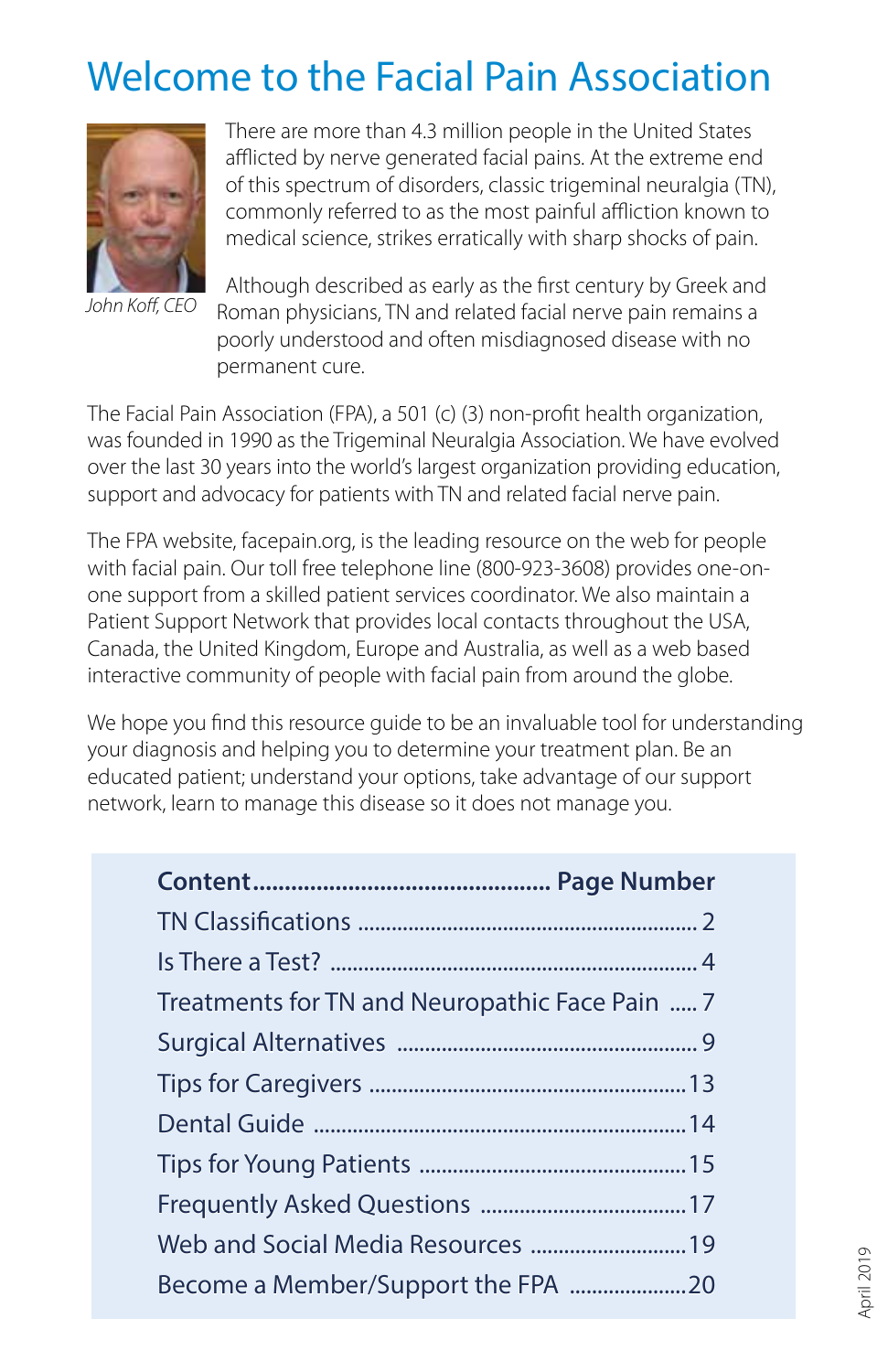# Understanding Trigeminal Neuralgia & Neuropathic Facial Pain

The trigeminal nerve is the 5th cranial nerve that supplies sensation to the face, eyes, nose, lips, teeth, gums, anterior portion of the tongue and part of the scalp. In classic trigeminal neuralgia (TN) as the nerve exits the brainstem it is often compressed by a blood vessel. This compression results in a lesion in the myelin coating. Because of this lesion the brain is receiving and sending crossed signals that result in sudden shock-like pain in the area innervated by the trigeminal nerve.

#### **Classic TN has distinct symptoms which clearly separate it from other forms of neuropathic facial pain.**

- Classic TN is usually unilateral pain, only occurring bilaterally in 4% of people diagnosed with TN
- The pain comes in short, acute bursts, rather than in a dull, constant ache.
- Pain is usually triggered by light touch or sensitivity to vibrations, like brushing teeth, shaving, a light breeze, talking, etc.
- Pain has a tendency to come and go with periods of intense pain followed by complete pain-free periods of remission lasting from weeks to months or longer.

All maladies that effect the trigeminal nerve are not considered trigeminal neuralgia (TN). Often it proves difficult for the physician and patient to determine the fine differences between classic TN and other types of neuropathic face pain. In order to decide on the proper treatment plan it is imperative to recognize these differences. Therefore, it is important to understand the various classifications to assure a proper diagnosis.

### **Symptoms of Trigeminal Neuropathic Pain that is not TN:**

- Occurs soon after unintentional injury to the trigeminal system
- The pain is better described as constant, dull, burning or boring pain with intermittent sharp pain.
- A destructive procedure used for classic TN could make neuropathic pain much worse.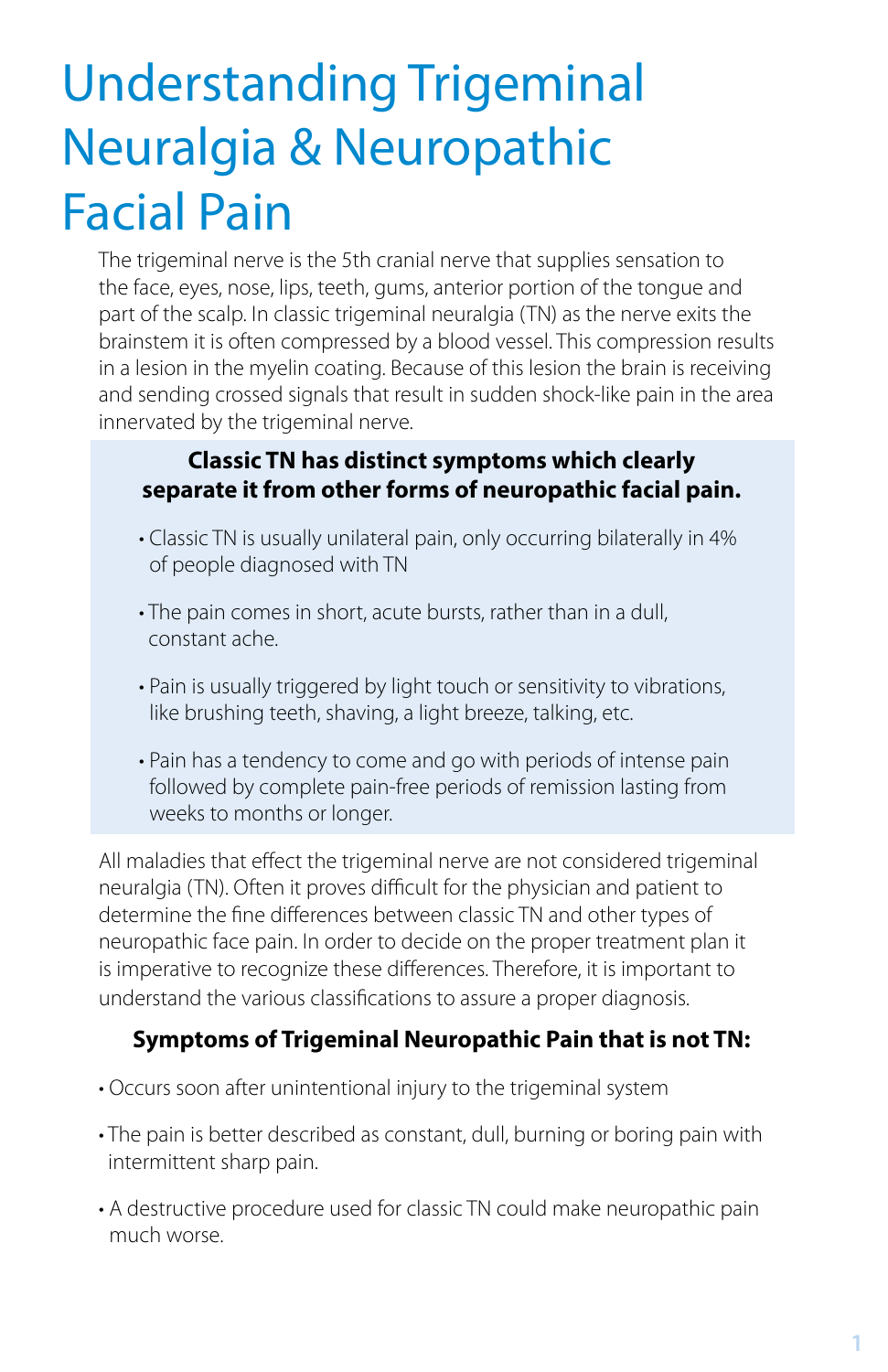# <span id="page-3-0"></span>Classification of neuropathic facial pain



*Printed with permission from the Mayfield Clinic.*

- Classic Trigeminal Neuralgia, type 1, (TN1) (also known as tic douloureux): is facial pain of spontaneous onset with greater than 50% of the pain occurring during a limited episode of pain (temporary pain). TN1 is often caused by loss of or damage to the nerve's protective coating, (myelin). The most widely accepted view is that myelin damage results from irritation of the nerve, usually a blood vessel that causes the nerve to be compressed.
- Trigeminal Neuralgia, Type 2, (TN2): facial pain of spontaneous onset with greater than 50% of the pain being constant.
- Secondary Symptomatic Trigeminal Neuralgia (STN): Pain resulting from another condition such as a tumor or multiple sclerosis.
- Post- Herpetic Neuralgia (PHN): pain resulting from a herpes zoster outbreak (shingles) along the trigeminal nerve.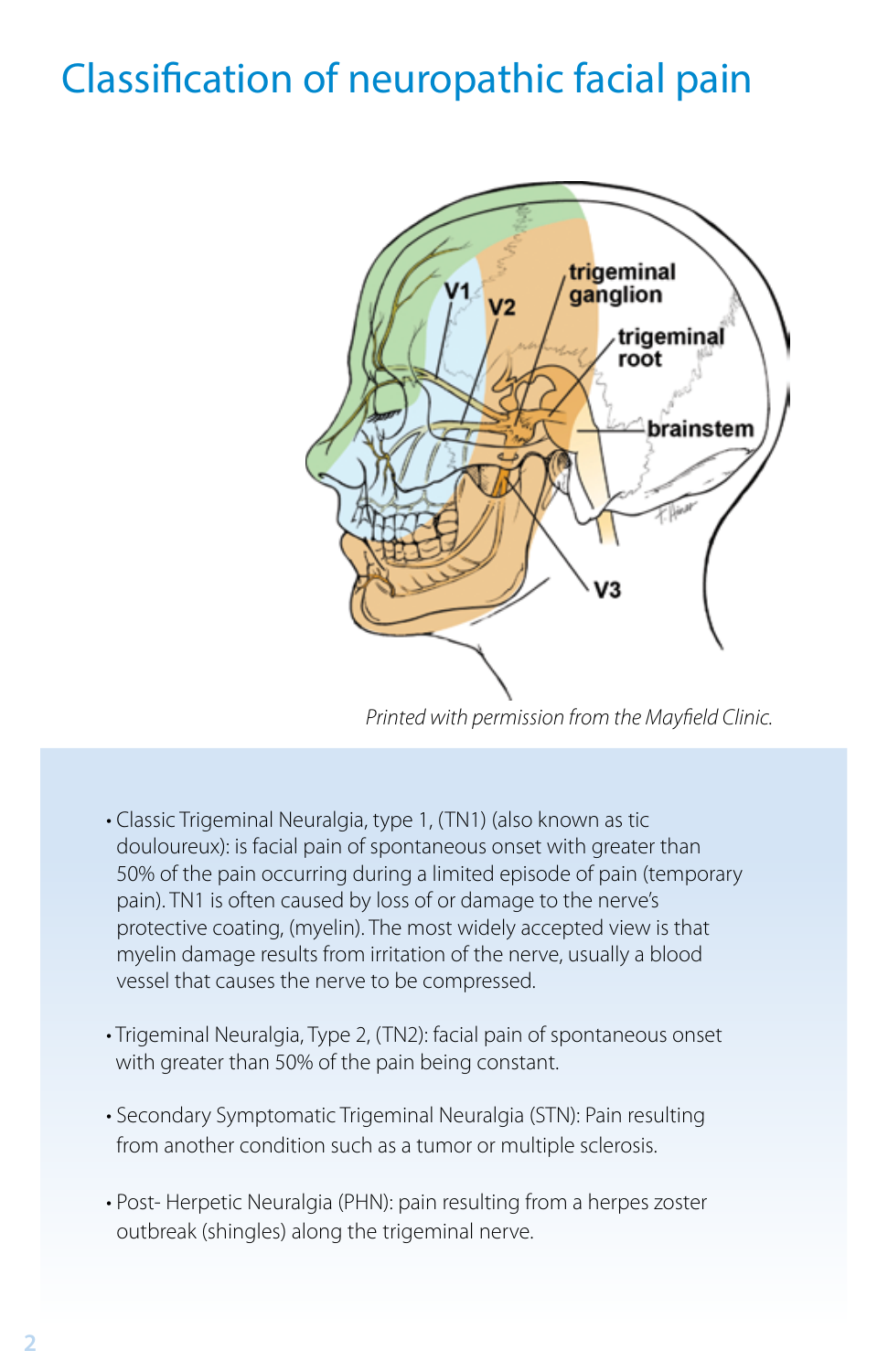# Classification con't.



- Trigeminal Neuropathic Pain (TNP): facial pain resulting from unintentional injury to the trigeminal system from facial trauma, oral surgery, ear, nose and throat (ENT) surgery, root injury from posterior fossa or skull base surgery, stroke, etc. This pain is described as dull, burning, or boring and is usually constant because the injured nerve spontaneously sends impulses to the brain. The injured nerve is also hypersensitive to stimulation, so attacks of sharp pain can also be present. The area which is sensitive to touch and triggers these sharp attacks is the same area where the pain occurs. Numbness and tingling are also signs of a damaged nerve.
- Trigeminal Deafferentation Pain (TDP): facial pain in a region of trigeminal numbness resulting from intentional injury to the trigeminal system from neurectomy, gangliolsys, rhizotomy, nucleotomy, tractotomy, or other denervating procedures. Despite the loss of sensation, constant pain is felt in the numb area(s), which varies in intensity and can include sensations of burning, crawling, tingling, boring, stinging, and/or unpleasant aching.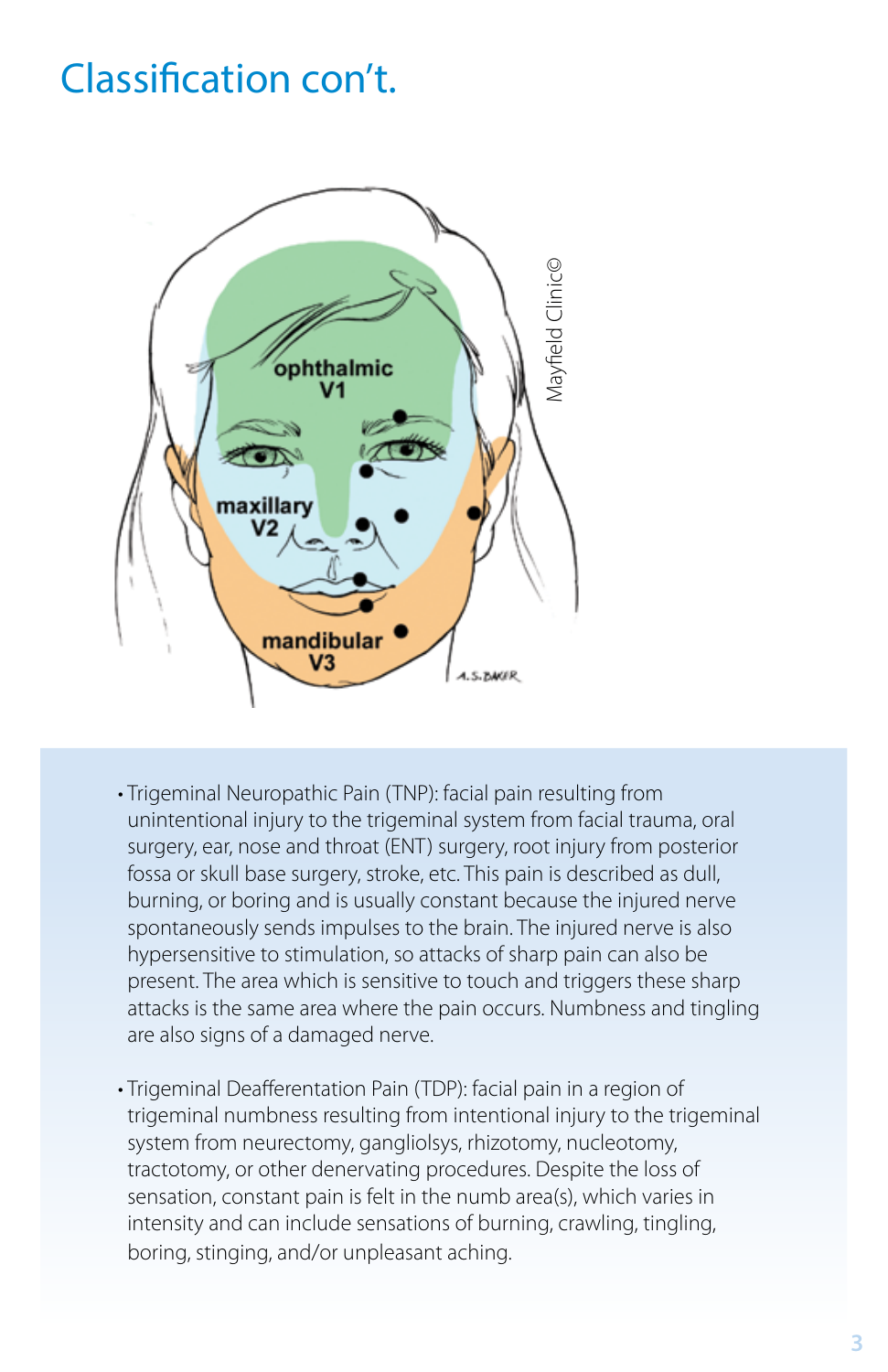# <span id="page-5-0"></span>Is there a test to diagnose TN and other forms of neuropathic facial pain?

Neuropathic facial pain is diagnosed almost exclusively by the individual's description of the symptoms. Dr. Kim Burchiel, on staff at OHSU Brain Institute, has developed a list of questions to help doctors determine exactly which classification may describe a patient's pain. You may want to complete the Burchiel Questionnaire for your physician as a way of helping to determine the correct pain classification. *This questionnaire in the hands of experienced neurologists and neurosurgeons can be very powerful.* 

- 1) When you have pain, is it predominately in your face (i.e. forehead, eye, cheek, nose, upper/lower jaw, lips, etc.)?
- 2) Do you have pain just on one side of your face?
- 3) Is your pain either entirely or mostly brief (seconds to minutes) and unpredictable sensations (electrical, shocking, stabbing, shooting)?
- 4) Do you have constant background facial pain (aching, burning, throbbing, stinging)?
- 5) Do you have any constant facial numbness?
- 6) Can your pain start by something touching your face (e.g. by eating, washing your face, shaving, brushing teeth, etc.)?
- 7) Since your pain began, have you ever experienced periods of weeks, months or years when you were pain-free? (This does not include periods after any pain relieving surgery or while you were on medications for your pain.)
- 8) Have you ever taken Tegretol, Neurontin, Baclofen, Trileptal or other anti-seizure drugs (AED's) for your facial pain?
- 9) Did you ever experience any major reduction in facial pain (partial or complete) from taking any of these AEDs?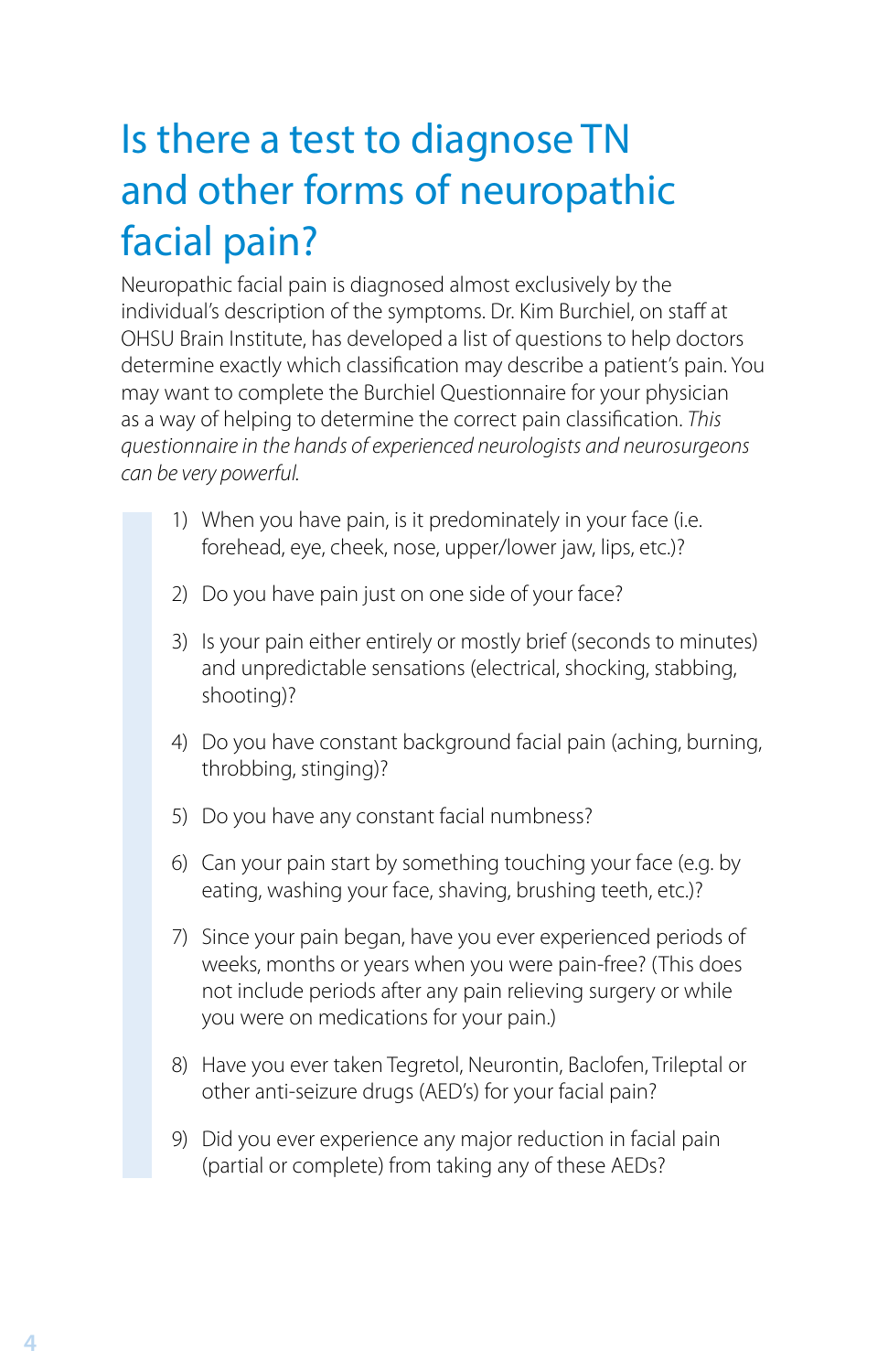- 10) Have you ever had surgery for your pain? (e.g. neurectomy, radiofrequency, lesioning, glycerol injection, balloon compression, rhizotomy, microvascular decompression or radiosurgery)
- 11) Did your current pain start only after trigeminal nerve surgery? If this is a recurrence of your original pain after successful trigeminal nerve surgery, the answer is, "no".
- 12) Did your pain start after facial herpes zoster or "shingles" rash (not merely "fever blisters" around the mouth)?
- 13)Do you have multiple sclerosis?
- 14)Did your pain start after a facial injury?
- 15) Did your pain start only after facial surgery (i.e. oral surgery, ear/ nose/throat surgery or plastic surgery)?
- 16) When you place your index finger right in front of your ears on both sides at once and feel your jaw open and close, does the area under your fingers on either side hurt?

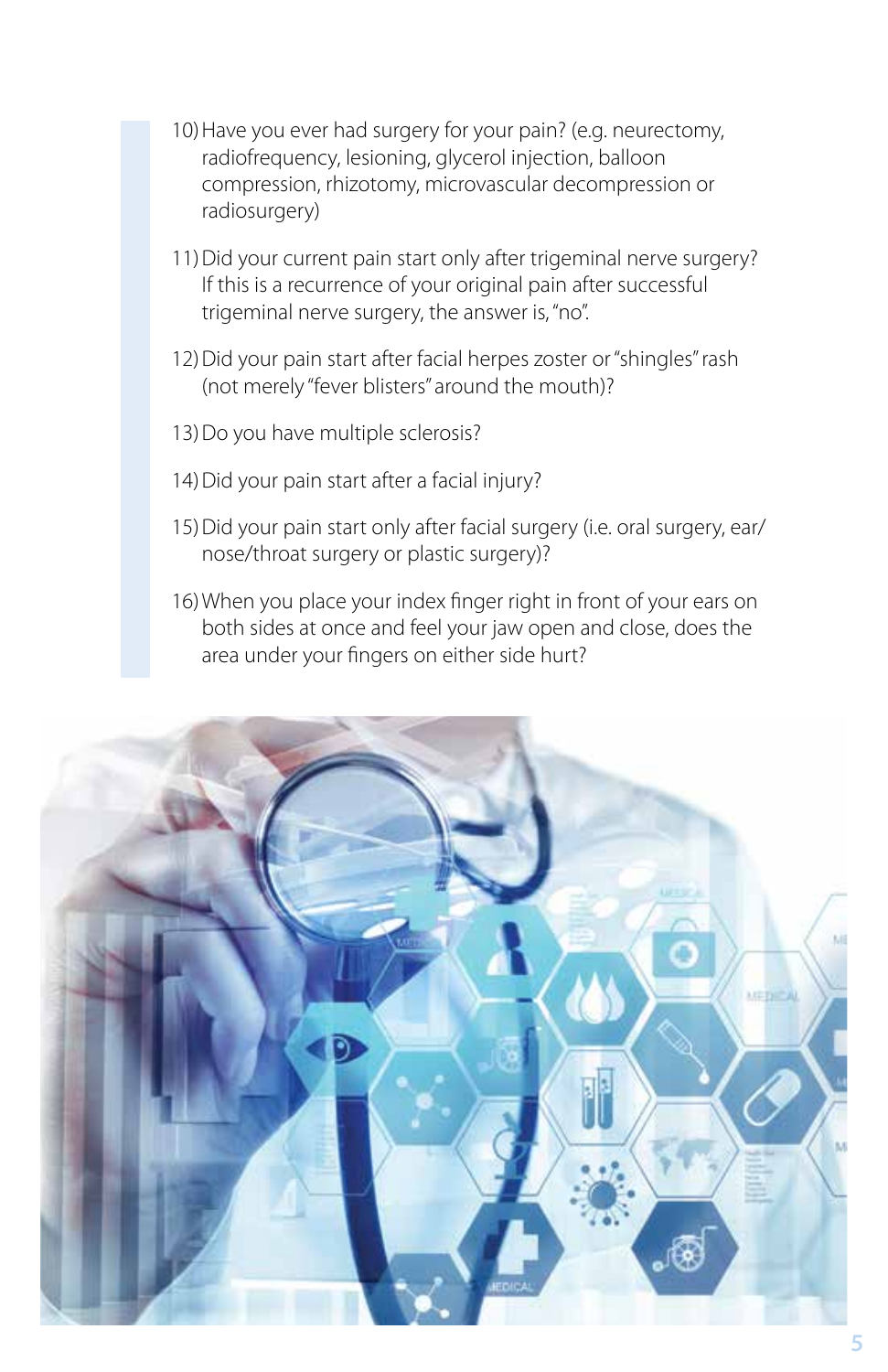

# Diagnosis Through Imaging

Doctors typically order an MRI scan when TN is suspected, in order to rule out multiple sclerosis or a tumor and look for an offending vessel that might be causing the pain.

Special MRIs, known as high-resolution, thin-slice or three-dimensional (3D), have demonstrated the ability to predict fine trigeminal neurovascular compression. Newer more finite scans might show an artery pressing on the nerve, but not always a vein. Moreover, some images can be used to determine the "degree" of compression. Be sure to get this type of MRI.

#### **Commercial names for high resolution images are:**

#### **Steady-State Free Precession** (SSFP)

**GE:** FIESTA (Fast Imaging Employing Steady-state Acquisition)

**Siemens:** FISP (Fast Imaging with Steady-state Precession)

**Philips:** FFE (Fast Field Echo), b-FEE (Balanced Fast Field Echo)

Note: Recent information suggests that many people have compression of the nerve, but do not develop TN. The existence of compression alone should not be the only reason for surgery.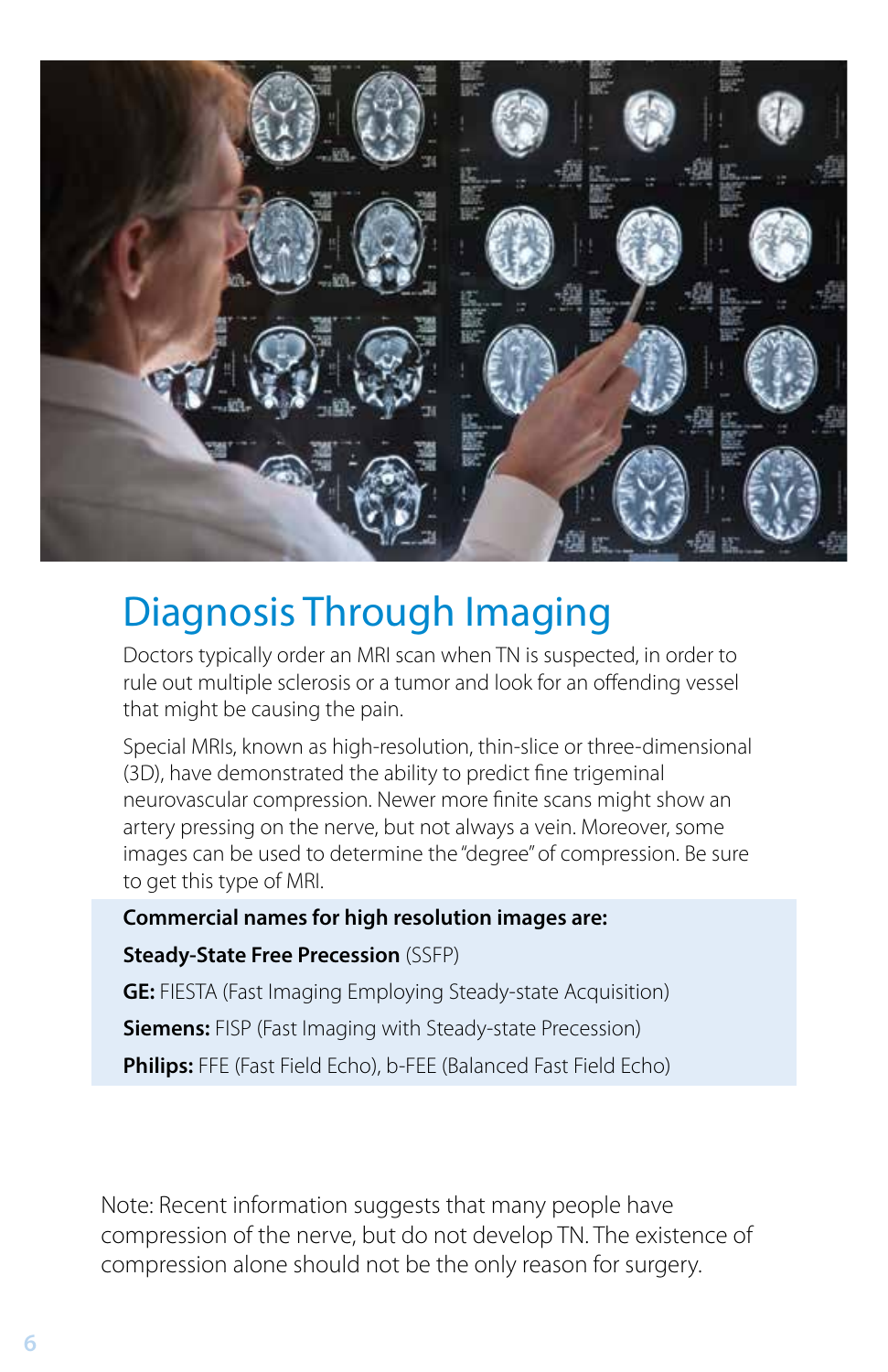# <span id="page-8-0"></span>Will TN or facial pain go away on its own?

Sometimes, but it's not likely. TN pain typically runs in cycles, it is common for individuals with TN to experience periods of remission. Remission can last for weeks, months, and even years. Over time, the attacks tend to worsen with fewer and shorter pain-free periods. Other forms of neuropathic facial pain do not usually go completely away.

# Treatment of Neuropathic Facial Pain

Once you and your doctor have determined the appropriate diagnosis, medication will usually be the first line of treatment. Anticonvulsants, which slow down the nerve's conduction of pain signals, will most likely be prescribed first. In trigeminal neuralgia and several other forms of neuropathic facial pain, the pain is of lightning like intensity and the attacks are of brief duration, therefore analgesics, i.e. aspirin, Tylenol, Ibuprofen, etc. and narcotics are not usually effective in addressing the pain.

In trigeminal neuralgia, Carbamazepine (Tegretol, Carbatrol, Epitol) is often the most effective treatment. Initial relief with Carbamazepine is so readily achieved that many physicians consider its use as a means to confirm the diagnosis of TN. The drug is introduced slowly and increased to a level where the patient is pain-free or side effects occur.

### **Medication**

**Anticonvulsants** such as: Carbamazepine (Tegretol), Oxcarbazepine (Trileptal), Phenytoin (Dilantin, Phenytek), Gabapentin (Neurontin, Gralise), Lamotrigine (Lamictal). Other drugs, including Clonazepam (Klonopin) and Lacosamide (Vimpat) also may be used.

**Antidepressants:** Tricyclic antidepressants: (Amitriptyline)

**Antispasmodic agents**: Muscle-relaxing agents such as Baclofen (Gablofen, Lioresal) may be used alone or in combination with Carbamazepine. Side effects may include confusion, nausea and drowsiness.

**Opioids** are helpful in some cases of trigeminal neuropathic and deafferentation pain.

*Anti-depressants or drugs that may help stop seizures are only being prescribed because of the way that they can also stop pain being felt within the body. They are not being prescribed because the patient is either depressed or potentially will have seizures, it is their pain control role that is being used here, nothing to do with their primary function. In a sense their pain control is a 'by product' and it is the by product which is being used.*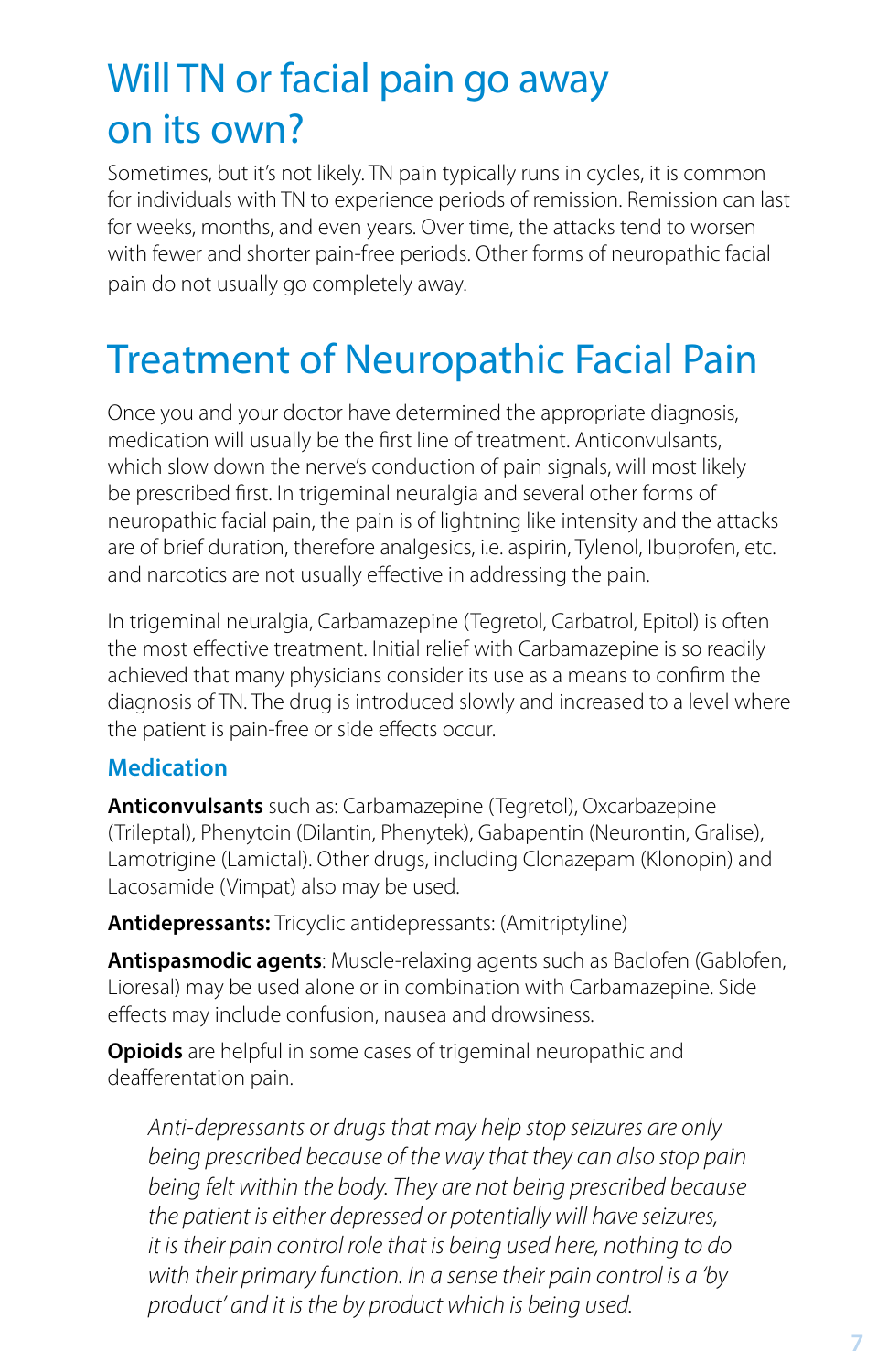# Managing Medication

Please advise your medical professional of any other prescription medications, over-the-counter medications, "herbals," dietary supplements, etc., that you are taking. Adverse drug events are linked to polypharmacy. If you require opioid medications, the prescribing physician should consider the potential for metabolic drug-to-drug interactions which can cause serious adverse reactions that can be fatal.

If the anticonvulsant you are using begins to lose effectiveness, your doctor may increase the dose or switch to another type. Side effects of anticonvulsants may include dizziness, confusion, drowsiness and nausea. Also, Carbamazepine can trigger a serious drug reaction in some people, mainly those of Asian descent.

During all phases of medical treatment, patients need to communicate their pain level and/or drug side effects to their healthcare professional, so that medications can be regulated effectively.

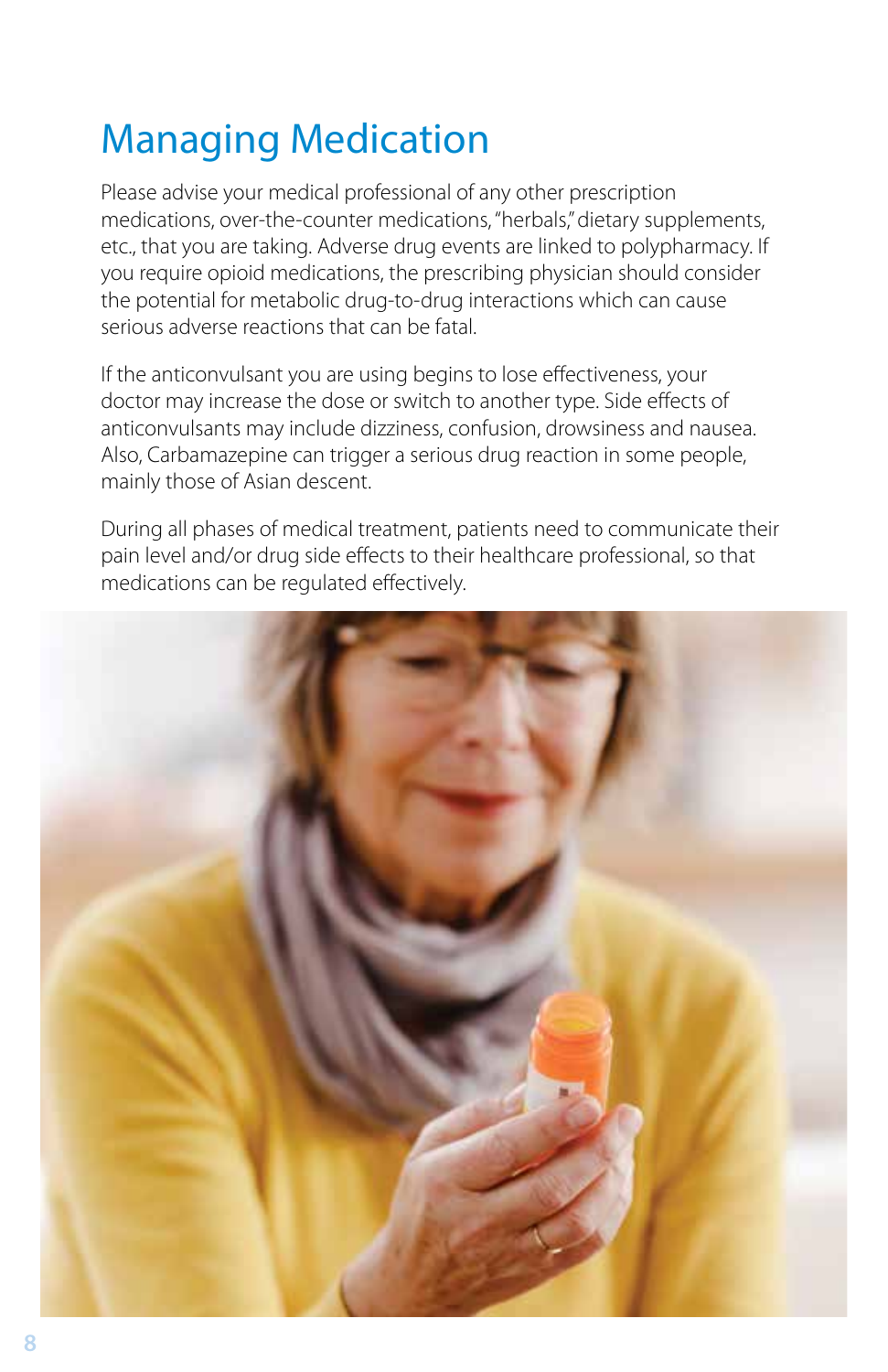# <span id="page-10-0"></span>Surgical alternatives for TN

**PLEASE NOTE** that the surgical treatments listed are for Trigeminal Neuralgia (TN1 and TN2) and Symptomatic Trigeminal Neuralgia (STN), caused from MS.

These surgical procedures are not useful for Related Facial Pain such as: Trigeminal Neuropathic Pain (TNP), Trigeminal Deafferentation pain (TDP) and Post-herpetic Neuralgia (PHN).

### **Non-ablative (non nerve damaging)**

**Microvascular Decompression Surgery (MVD)**: The Microvascular Decompression (MVD), was designed to cause no additional nerve damage and offers the best chance of long-term relief. The surgeon enters the brain at the base of the skull and relieves the compression. The nerve is wrapped in a Teflon-like material and the opening to the skull is closed.

### **Ablative (damaging the nerve)**

Several procedures can be done to stop the transmission of pain signals to the brain. These procedures actually cause damage to the nerve and can be effective for varying lengths of time. Procedures that go through the cheek with a needle (percutaneous) are glycerol injections, balloon compression, and radiofrequency lesioning. These treatments can be done in the X-ray suite or operating room.

- **Balloon Compression** is an outpatient procedure, although sometimes the patient has an overnight hospital stay. It is performed in the operating room, with the patient receiving general anesthesia. In this percutaneous procedure, a cannula is inserted through a puncture in the cheek and guided to a natural opening in the base of the skull. A soft catheter with a balloon tip is threaded through the cannula. The balloon is inflated, squeezing the nerve against the edge of the dura and the petrous bone. Balloon compression works by selectively injuring nerves which mediate light touch.
- **Glycerol Injection** is also an outpatient or overnight procedure. It is performed with intravenous sedation. A thin needle is introduced through a puncture in the cheek, next to the mouth and guided through a natural opening in the base of the skull. Just inside this opening is the trigeminal ganglion where all three nerves come together. Glycerol bathes the ganglion and affects the demyelinated fibers.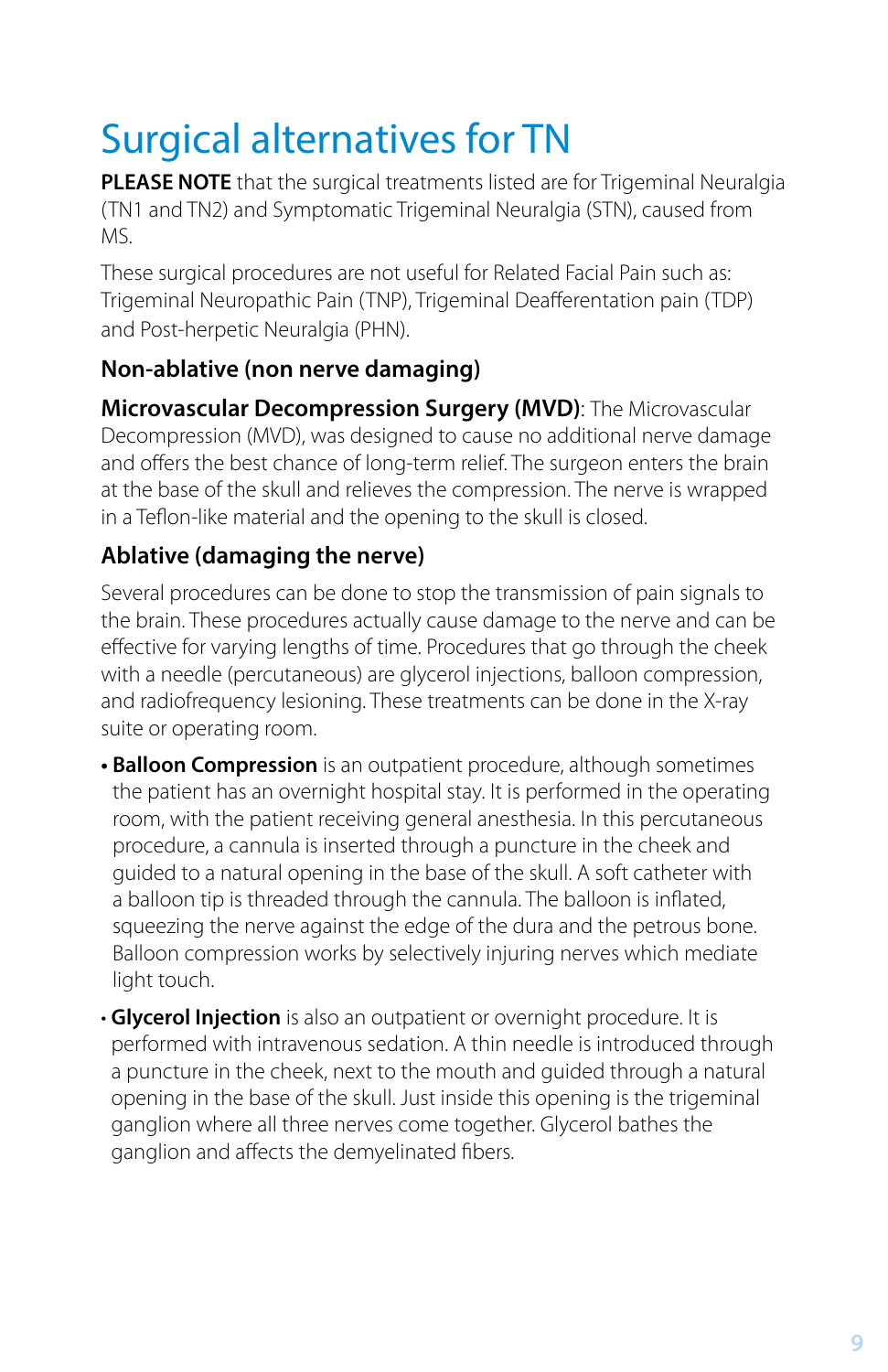- **Radiofrequency** lesioning is usually performed in an outpatient setting. The patient is sedated for a few minutes while a needle is passed through the cheek, up through a natural opening in the base of the skull. The patient is awakened and a small electric current is passed through the needle causing tingling. When the needle is positioned so the tingling occurs in the same area of TN pain. The patient is sedated again and a radiofrequency current is passed through the needle to intentionally destroy part of the nerve.
- **Radiosurgery** (GammaKnife, CyberKnife) is a non-invasive procedure performed on an outpatient basis; it requires no incision but may require the attachment of a head frame. Highly focused beams of radiation are directed to the area where the trigeminal nerve exits the brainstem. The radiation causes the slow formation of a lesion on the nerve that disrupts the transmission of pain signals to the brain. However, pain relief from this procedure may take several months.

*The majority of people with TN may find relief with pharmaceutical and/or surgical protocols. A significant number of people have persistent facial pain from dental procedures, auto accidents, sports injuries, exposure to toxic chemicals and other unknown causes. For these patients, the standard medical and surgical protocols are often inadequate.*



### Other treatments

**Motor cortex stimulation** is a type of neuromodulation used for neuropathic and deafferentation facial pain. This is a surgical procedure that implants electrodes in the body to change how the nervous system works. Motor cortex stimulation involves placing the electrodes on the surface of the brain to control pain signals. It is an off-label procedure, which means it is not yet FDA-approved.

**Deep brain stimulation** is more complex than motor cortex stimulation because it involves implanting a device deep inside the brain rather than on the surface of the brain.

*With all of these surgical procedures, there is the possibility of TN returning. There is a slight chance of numbness with MVD. Some degree of numbness is expected in the other procedures, as well.*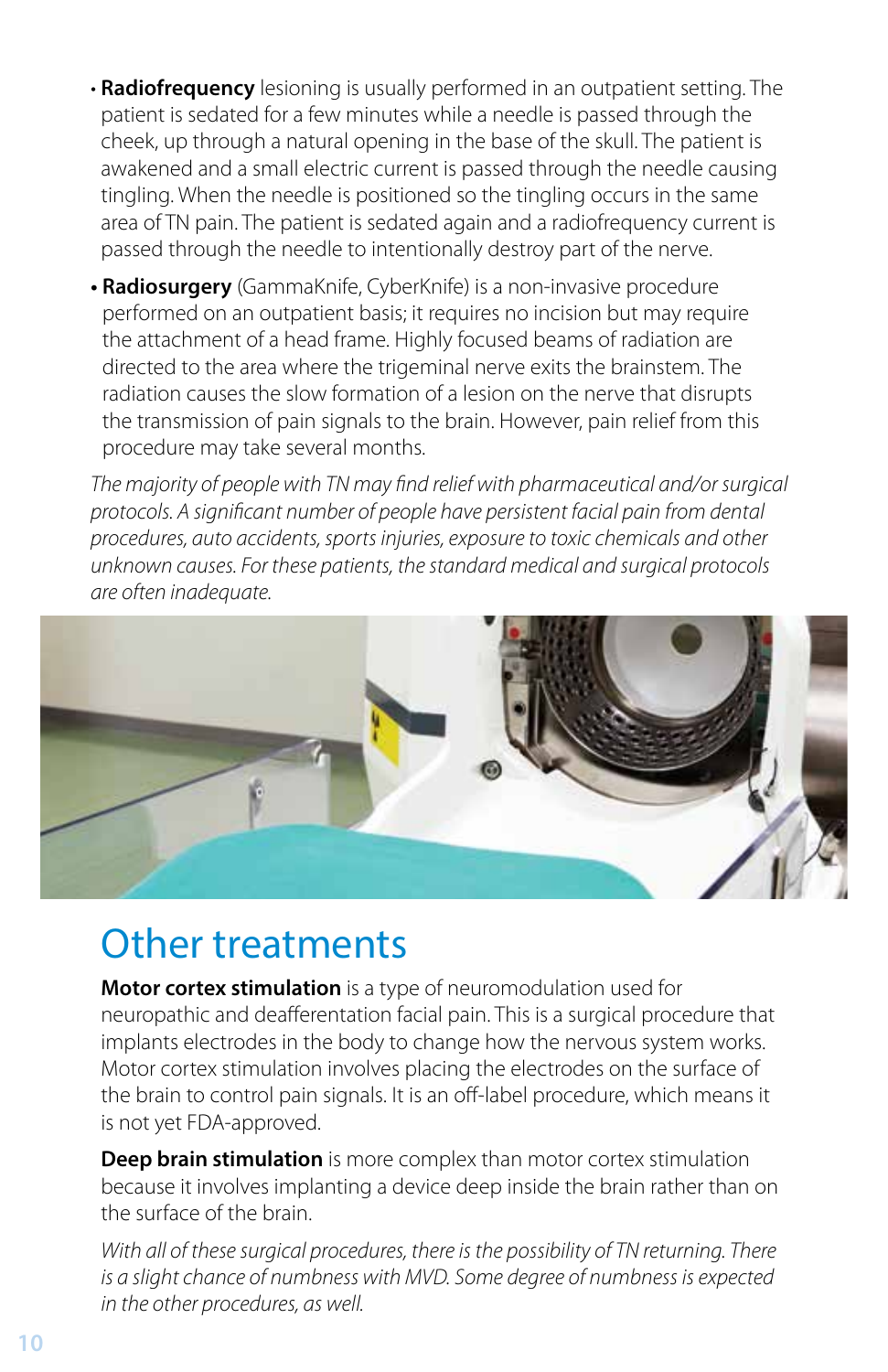# Complementary and alternative medical (CAM) treatments:

Many people find CAM options that offer some relief. These therapies include things like Acupuncture, Biofeedback, Capsaicin, Homeopathy, Nutritional Therapy, Electrical Nerve Stimulation, Transcutaneous Electrical Nerve Stimulation (TENS), Upper Cervical Chiropractic (UCC), Vitamin B-12 Injections, Vitamin Therapy, Botox, Low Level Laser Therapy (LLLT), herbal remedies and vitamins, special diets, and neurostimulation.



# Medical Marijuana

The most common marijuana plant for medical use is the, cannabis sativa. The cannabis plant contains cannabinoids, these chemicals alter the levels of various signaling molecules on neurons in the brain. Two of the most important cannabinoids in naturally-occurring plants are tetrahydrocannibanol (THC) and cannibadiol (CBD). THC is psychoactive, and provides the well-known "high" associated with marijuana. It has also been shown to have anti-seizure, anti-nausea, and appetite stimulation effects. CBD is not psychoactive but does demonstrate pain relieving effects. The plants may be dried and smoked or ingested as an ingredient in a variety of food or drink. Vaporizers are also an efficient method of inhaling the drug.

In legal states patients must first be assessed by a physician who is authorized to prescribe medical marijuana. Each state provides a list of eligible conditions. Once approved for cannabis treatment you can apply for a medical marijuana card. *Prescribing medical marijuana is regulated by each state, each has specific guidelines.*

Medical marijuana offers an alternative treatment for intractable and chronic pain. Much more evidence-based, peer-reviewed, legitimate research is needed for physicians and pain management practitioners to prescribe it readily.

*To read Quarterly Journal articles or view Webinar on Medical Marijuana visit the FPA website at www.facepain.org*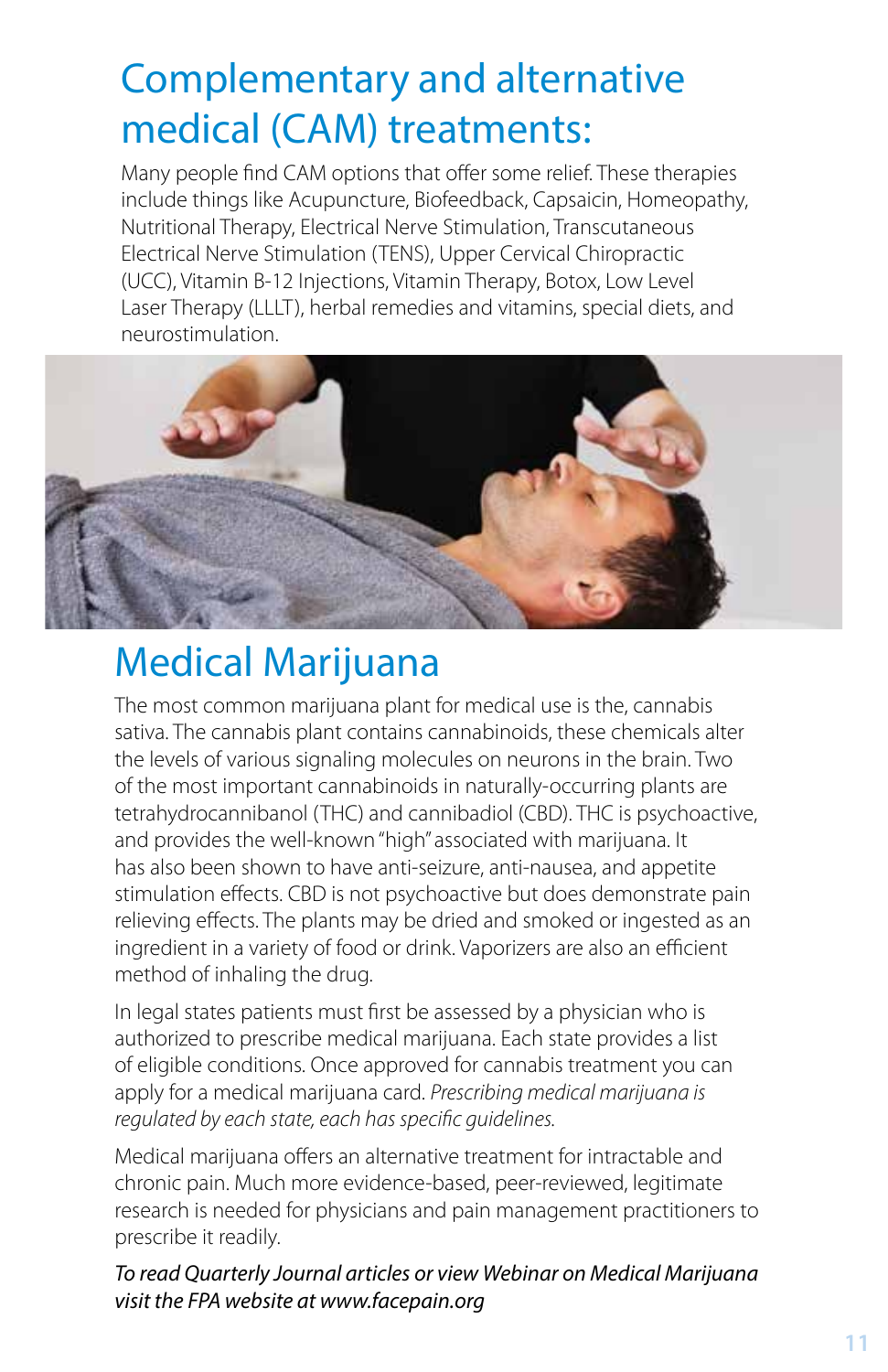# Determine a treatment plan

- Confirm your diagnosis
- Choose a physician who has considerable experience in treating TN/ Neuropathic facial pain
- Choose a physician who will present all treatment options that are appropriate for your type of face pain
- Consider your general health and ability to tolerate surgical stress.
- If surgery is an option choose a surgeon that is experienced and skilled in treating TN.
- Choose a physician that is willing to work with you do not hesitate to seek a second or third opinion

# Understanding the Risks

- Do you know what the risks are?
- Do you accept the particular risks of the procedure you're considering?
- People are very different in the way they deal with risks; therefore, this needs to be a personal decision, not a medical one.
- Ask questions and get complete answers, talk to people who have had the procedures.
- Destructive procedures can cause numbness. A chronic pain syndrome can develop, involving the effected side of the face. At this point, there's no good medication that's effective. The nerve, which has already been densely injured, can't be manipulated or interacted with in any way that's going to affect the deafferentation pain.

# What to Expect at the Emergency Room

- The ER Staff may be unfamiliar with TN
- If possible, patients should ask their doctor to call and advise the ER physician about their TN
- Keep a brief record of your TN medical history, including medications taken, allergies and your doctor's name and number.

• ER treatments may include morphine administered by IV or injection. Opioids may be useful in controlling acute pain. Dilantin may be administered by IV or in a newer form called Cerebyx (fosphenytoin).

The latter can provide rapid temporary relief, but requires heart and blood pressure monitoring, so the patient may stay overnight. The ER physician may also order Depacon intravenously or an injection of local anesthetic applied to the trigger zone.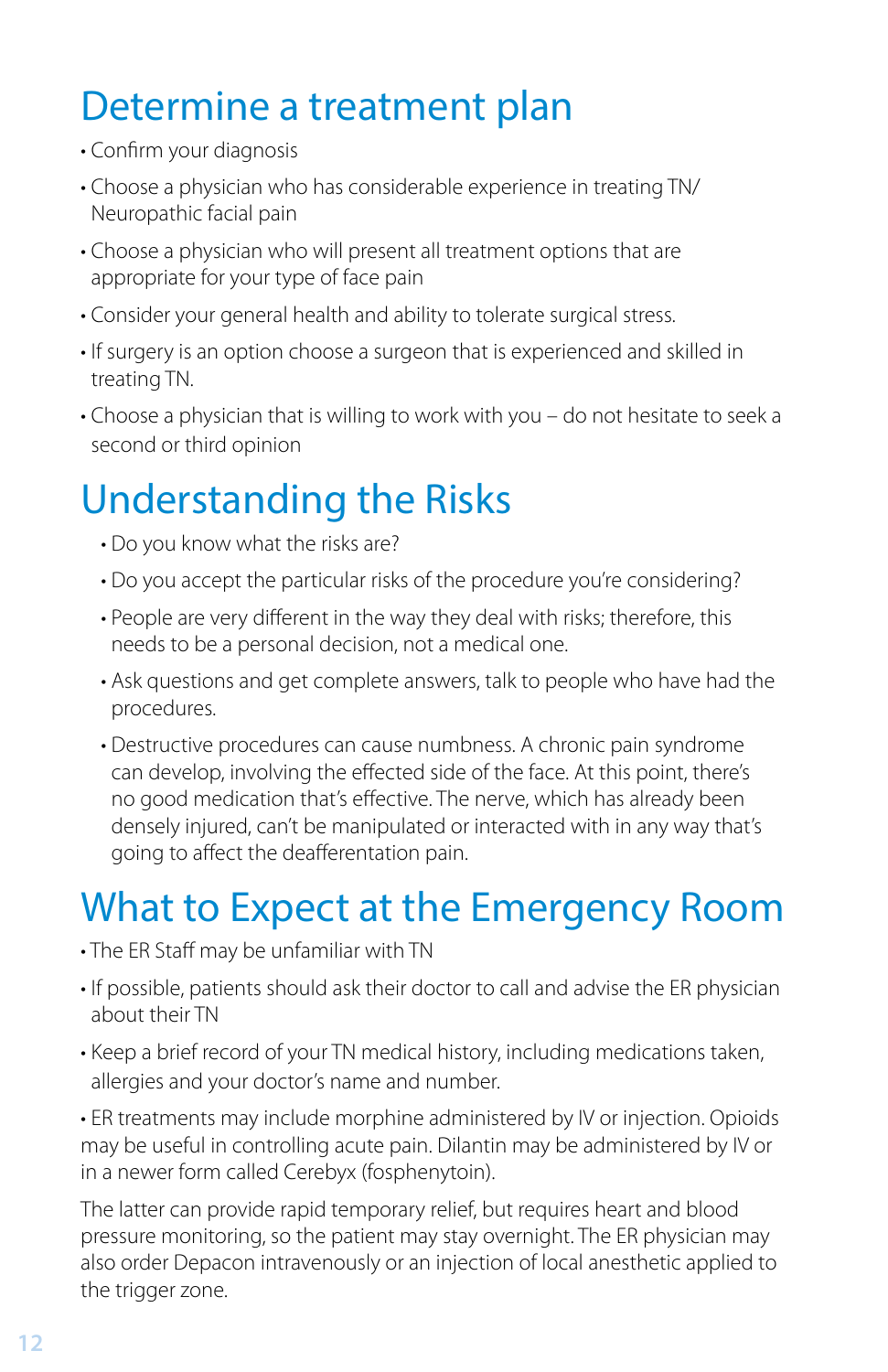<span id="page-14-0"></span>

# Tips for Caregivers

- First step is acceptance. Learn everything you can about TN and neuropathic facial pain.
- Be the medical advocate and record keeper; obtain copies of everything; medical correspondence, test results, record of medications tried, dosages, length of time taken, side effects.
- Record conversations with physicians, hospitals and insurance providers.
- Keep an observation journal so you can deliver precise information to doctors. Include medical visits, conversations, questions and answers, date entries.
- Educate and inform: help people to understand what TN is and how it effects people who have it. Education is the best way to advocate for TN sufferers.
- People often mask their pain. Notice non-verbal cues that indicate pain and discomfort or the need to retreat.
- Have an extended support system, for example FPA support groups and Networking Lists.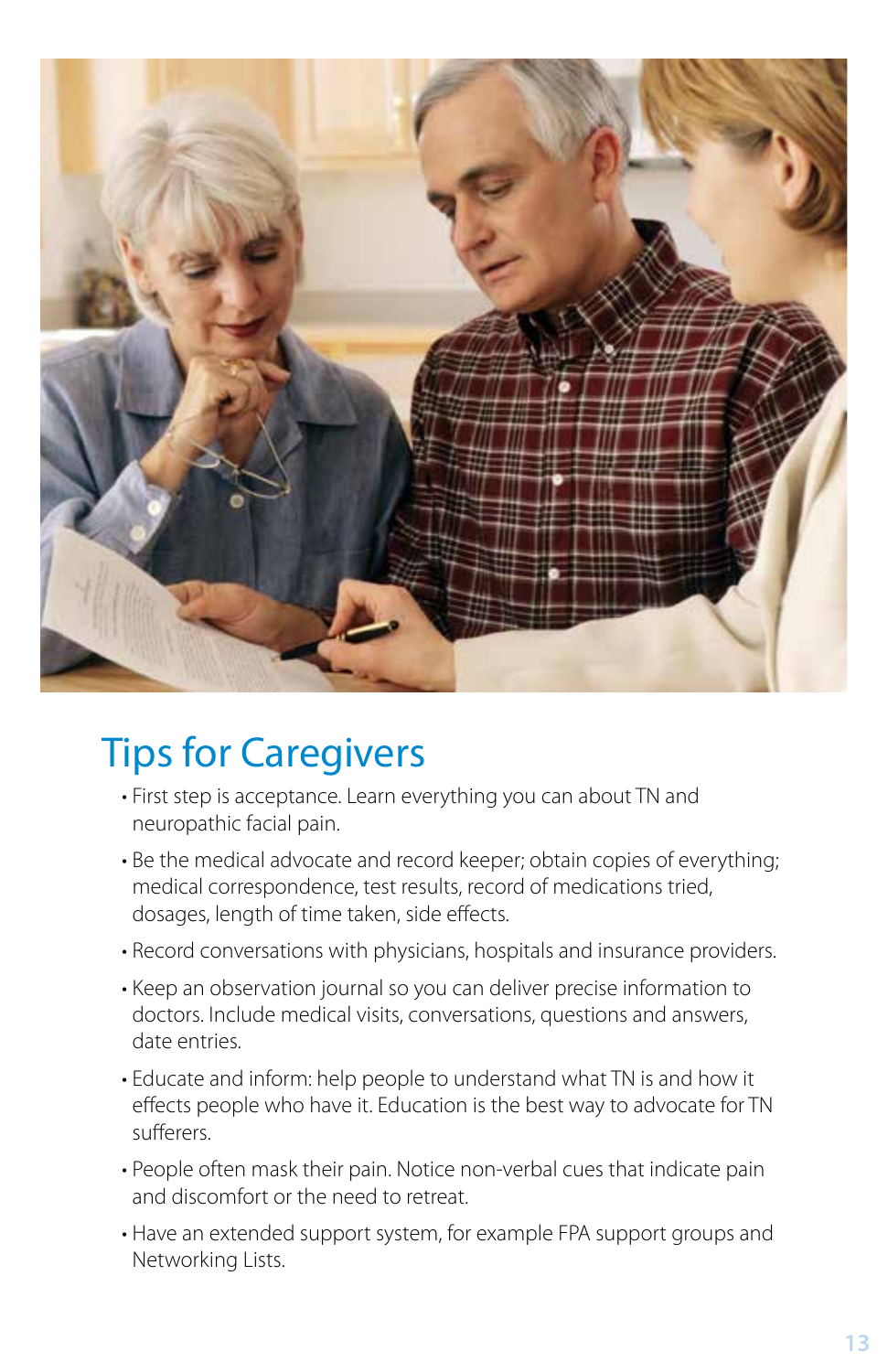# <span id="page-15-0"></span>About Oral Health Care



### It is important for people with TN to:

- Schedule routine dental care to prevent extensive dental treatment
- Schedule oral hygiene visits when medication is at its peak level of effectiveness
- Use a soft toothbrush
- Stay away from tartar control and bleaching products

### Discuss the following considerations with your dental professional before you begin treatment

- Schedule routine visits when your pain is in remission.
- For someone who must have major work done, schedule shorter appointment time during the time period in which medication is at its highest level of effect.
- Discuss a short-term preoperative increase in the patient's neuralgia-directed medication with the health care provider prescribing the medication.
- If a patient is very nervous, suggest nitrous oxide gas or IV sedation to reduce emotional trauma.
- Use pre-emptive anesthesia by providing a long-acting anesthetic block at the end of the procedure.
- Inject the anesthetic at a site as far as possible from the trigger point for TN pain.
- Utilize dry mouth products.
- If tooth-brushing is intolerable, prescribe viscous lidocaine, a typical anesthetic as an anesthetic camouflage, or Peridex mouth rinse.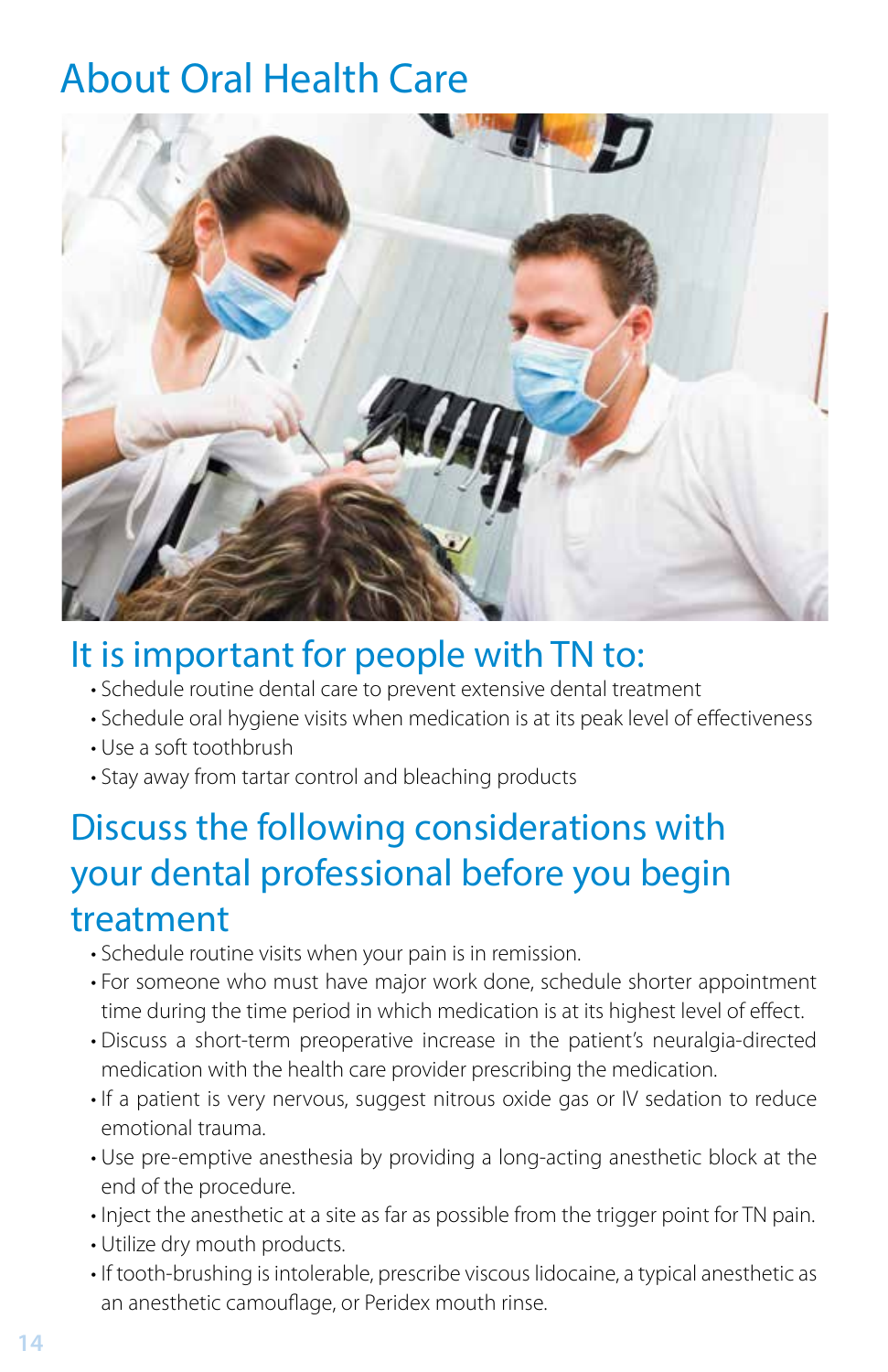# <span id="page-16-0"></span>For Students and Young Adults with Face Pain



*The YPC was created to give a voice to younger patients and to address the unique issues they face. These are suggestions from the YPC board for school age patients. For more in depth articles about living with TN please visit www.facepain.org*

### Getting Help at School

Children are entitled to a Free and Appropriate Education (FAPE). Students with medical conditions such as TN are entitled to the Individualized Education Plan (IEP) or the 504 Plan. Your child's current functioning will determine which plan will best serve his/her needs.

For more information, visit www2.ed.gov/about/offices/list/ocr/504faq.html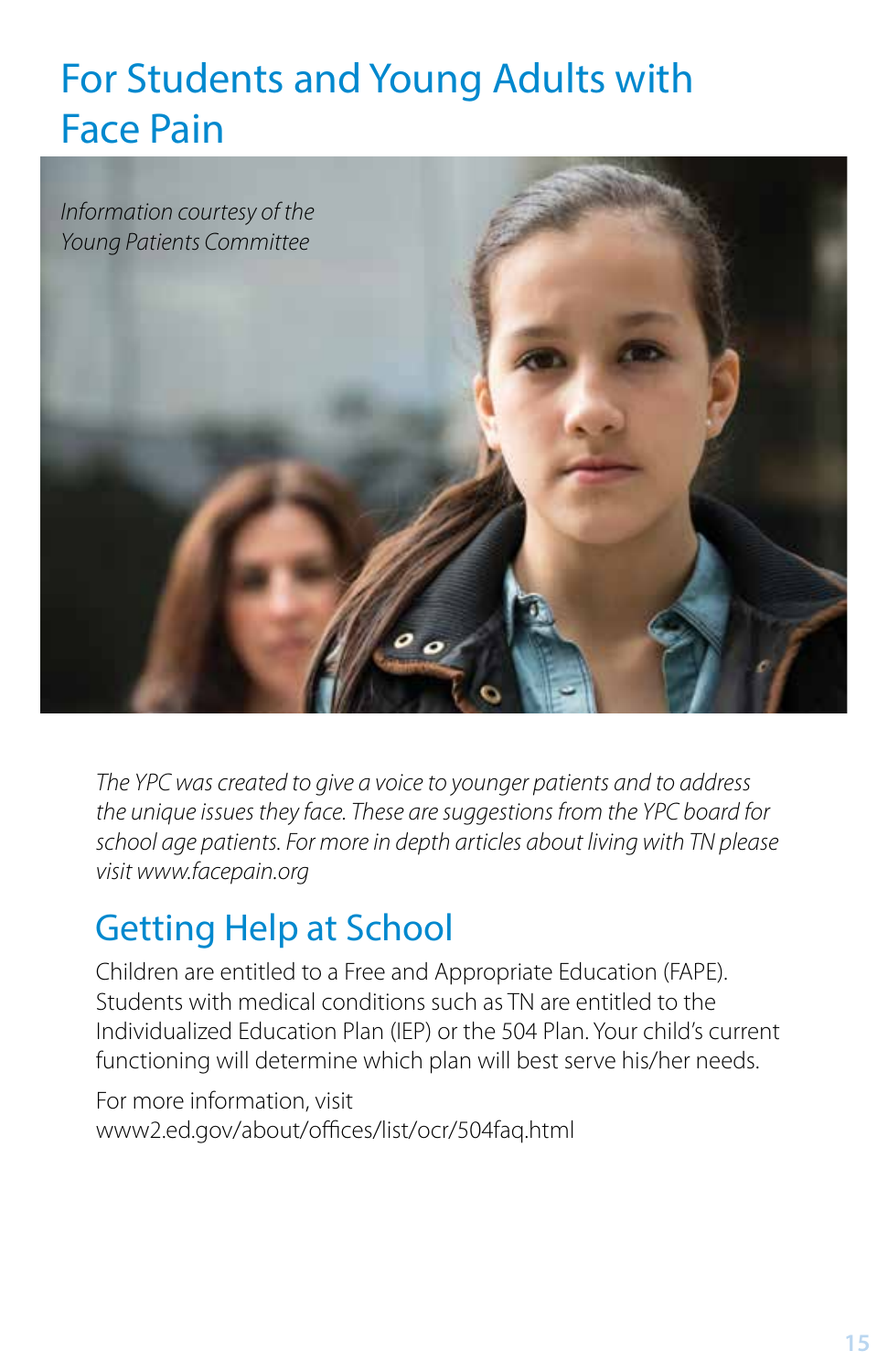

### Possible accommodations for a student with TN:

- Extended time for testing
- Larger font
- Guided notes
- Allow student to record class (audio or video)
- Allow oral response
- Have work read to student
- Option to re-take tests
- Preferential seating (due to lighting, sound, breezes, etc.)
- Use technology such as Echo Pen and DRAGON for PC to help a student with TN.

### Mobile App:

• "My Pain Diary: Chronic Pain & Symptom Tracker"

### A Guide for Parents

- Involve your child in discussions regarding their treatment
- Be prepared to travel for treatment. You will need a surgeon with experience treating TN in children.
- Be aware of isolation, bring social events to the patient, stay connected, reach out to other young patients on the YPC Facebook page, Facebook.com/tnaypc.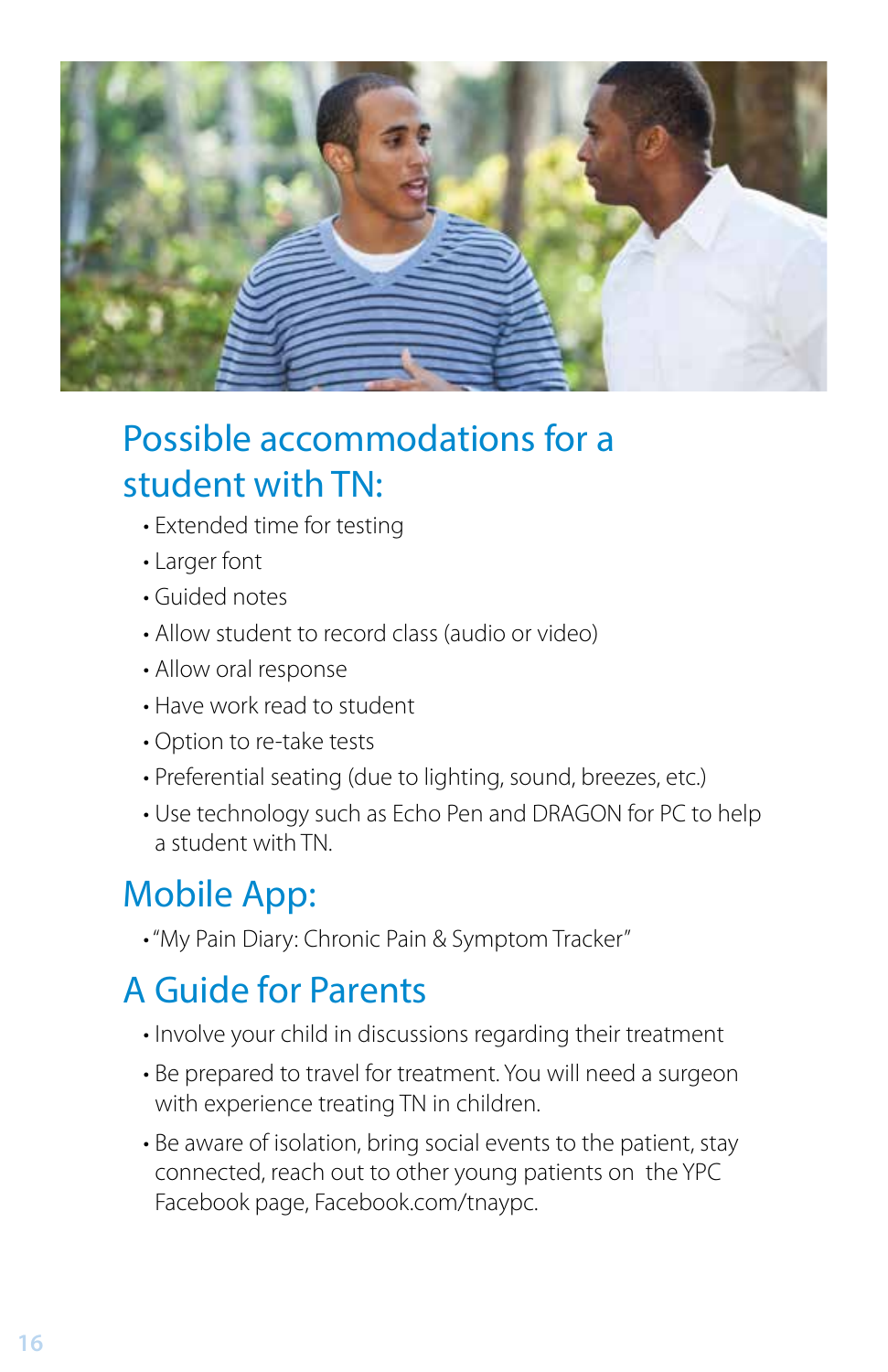# <span id="page-18-0"></span>Frequently Asked Questions

### **Q: I have never heard of TN, is it a relatively new disorder?**

**A:** TN was first described in medical literature as early as 1672. Some people know the disorder as Tic Douloureux. TN is a rare disease, consequently many people, including doctors, are not familiar with it.

### **Q: Do I have the suicide disease?**

A: No, the description of trigeminal neuralgia as the suicide disease originated in the late 19th century when general brain surgery incurred a mortality rate of >90%. The term suicide disease was born from the limitations and desperation of 19th century medicine. Today there is an arsenal of pharmaceutical, surgical and non-invasive treatment modalities that can enable people with TN to live a pain free life.

### **Q: I have atypical facial pain, which has also been called neuropathic facial pain. What can be done for this type of pain?**

**A:** If an MRI shows a vessel compressing the trigeminal nerve, an MVD might be the choice for you. While others control the pain with medication, CAM treatments or ablative procedures. The most important thing is to select a physician who has extensive experience treating facial pain.

### **Q: I am having difficulty at work because of my pain. Is facial pain a disability?**

**A:** Yes, facial pain is considered an impairment, which can limit an individual's ability to function on the job. You and your employer can work together to find accommodations such as a later start time or telecommuting.

### **Q: Does TN ever go away on its own?**

**A:** Sometimes, but it's not likely. TN pain typically runs in cycles, and it is common for individuals with TN to experience periods of remission. Remission can last for weeks, months, and even years. Over time, the attacks tend to worsen with fewer and shorter pain-free periods.

### **Q: Where do I find a doctor who treats facial pain?**

A: Refer to the medical directory on the FPA website www.facepain.org for physicians who treat facial pain.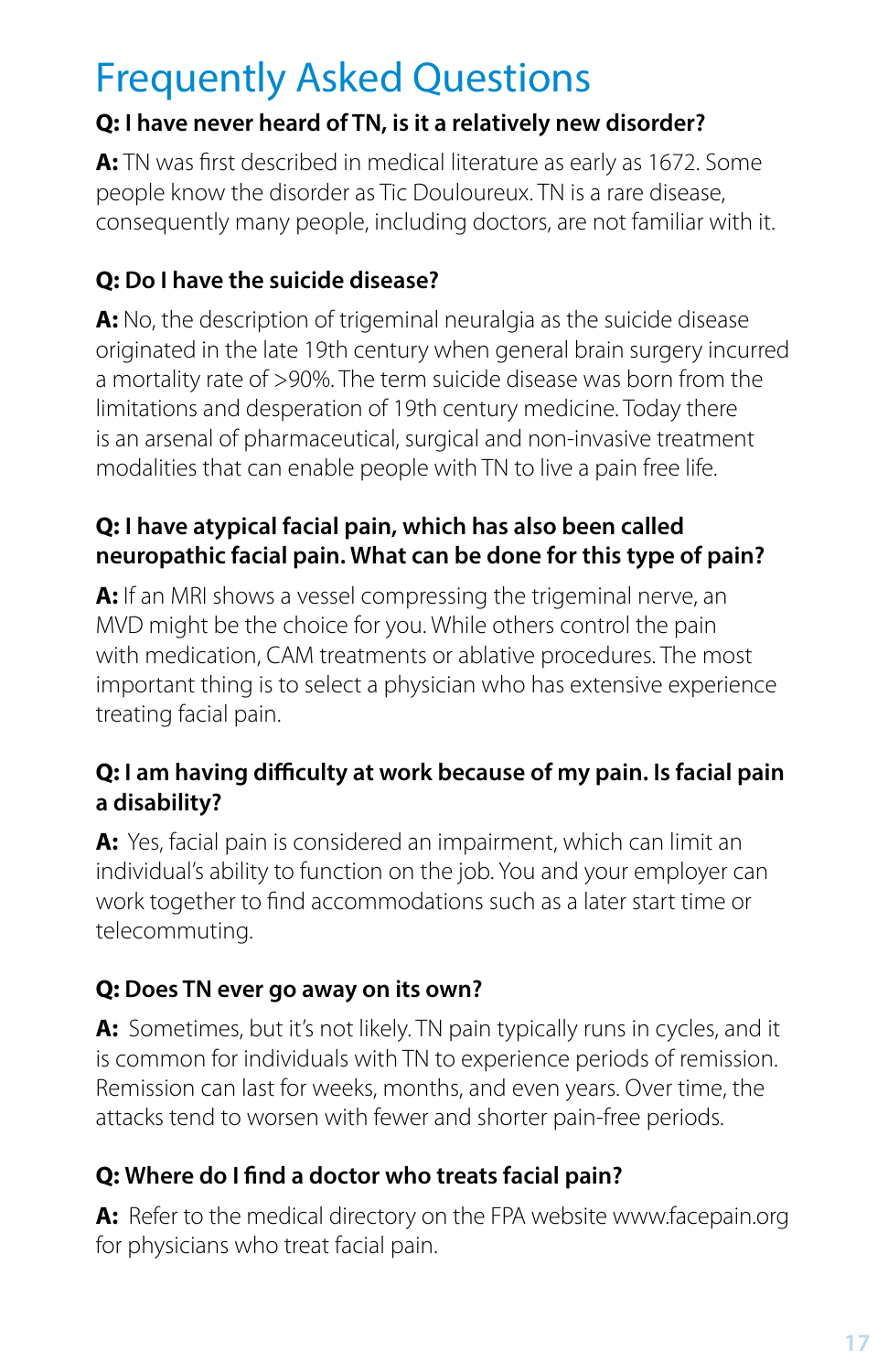### **Q: I have a consultation with a neurosurgeon. What should I ask him or her about a procedure?**

**A:** It is important to be informed about possible risks or sideeffects and what to expect the first week or so after surgery. Some procedures may take months before the individual with trigeminal neuralgia notices the results, so you may want to ask your doctor how much time it will take to know if your procedure has helped your pain. Of the procedures you are considering, how many has the surgeon performed, what is the success rate? You can follow up that question by asking what results the surgeon considers to be successful as well as unsuccessful. With your physician, you can make a good decision about which procedure will be best for you.

### **Q: Is there anything I can do to avoid common triggers?**

**A: Don't become overtired** - Get plenty of rest and ask for help from your doctor if you are not sleeping well.

**Avoid cold wind and drastic changes in temperature** - Wear a jacket with a hood or a scarf, even when making a quick trip to the mailbox. Do not let your body and face get cold. This only takes a minute to avoid, but once the pain is triggered it make take hours to become bearable again.

**Avoid stress** – Now this is a big trigger and difficult to manage, but it is very important to reduce stress. Say "No," and Ask for Help! Take time out of your day for You. Read, listen to a book-on-tape, watch a movie, take a hot bath, light candles, play relaxing music. Ask your doctor about an antidepressant, it can make a big difference in how you cope.

**Be aware of changes in barometric pressure** - not much you can do about the weather, but it does help knowing that it is temporary and will stabilize.

> *The most important thing is to know your triggers and avoid them.*

### For more **frequently asked questions** visit facepain.org

*Disclaimer: This document is not intended to replace the relationship between the patient with facial pain and the doctor. Nor is this document making a recommendation on any specific treatment. The information in this document is intended to help the reader better understand facial pain and to help those with facial pain make better informed decisions about their health care needs.*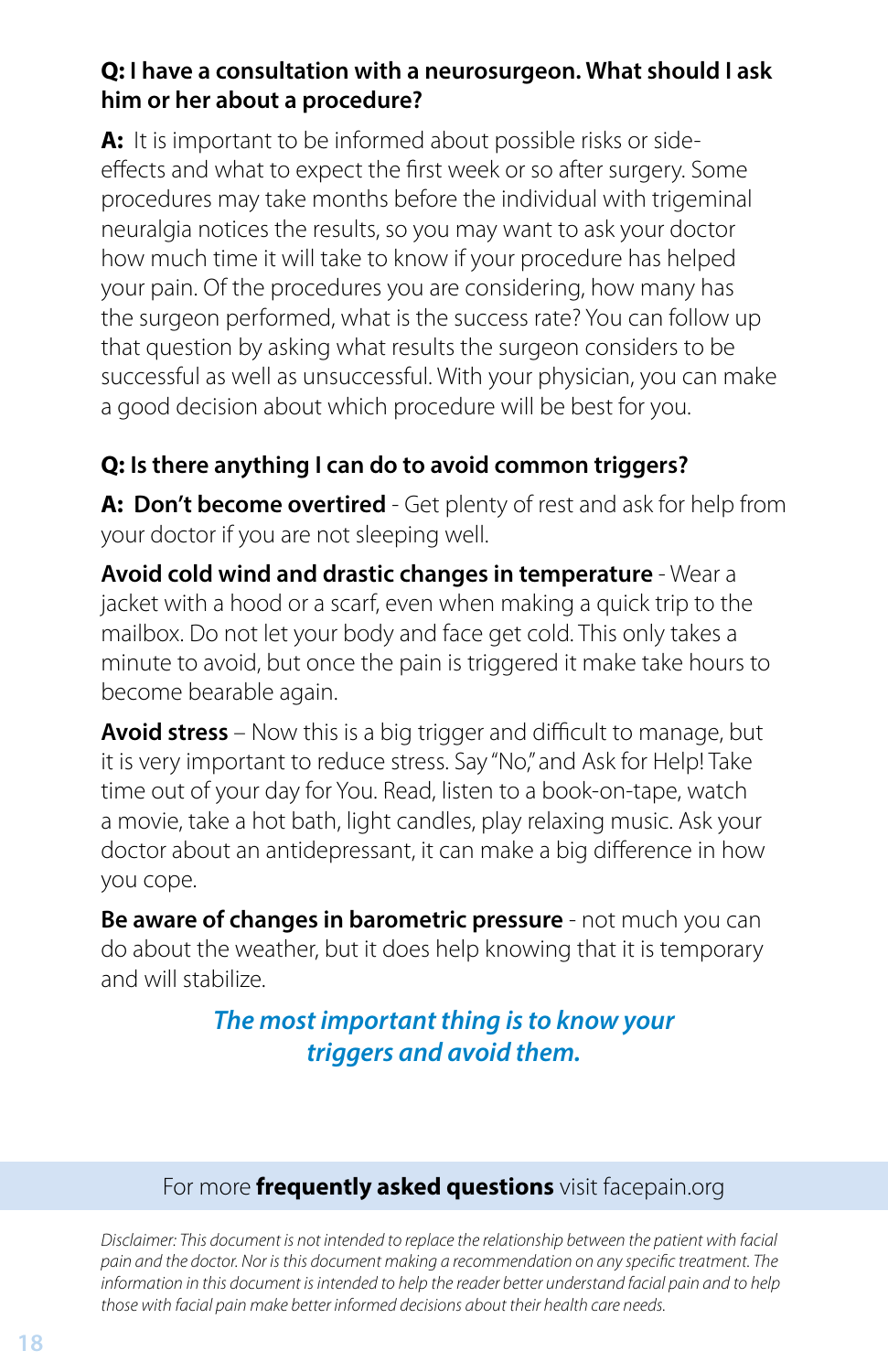#### *"The best ally in the treatment of trigeminal neuralgia is a well-informed patient." —* Dr. Albert Rhoton, Jr.

# Web and Social Media Resources



#### **[facepain.org](http://fpa-support.org)**

**FPA website provides education, support and advocacy for patients suffering with TN and related facial nerve pain.** 



**[facebook.com/facialpainassociation](https://www.facebook.com/facialpainassociation/)** Find the latest announcements, as well as interesting articles relating to facial pain and the association.





#### **[FPA | Official Trigeminal Neuralgia Network](https://www.facebook.com/groups/FPAnetwork/)** • *JOIN!*

- Share and connect with other patients
- Read patient posts and points of view
- Post to our page if you find an interesting article or have something to share with other patients.

#### **[twitter.com/facialpainassoc](https://twitter.com/facialpainassoc)**

Join the discussion by following our frequently used hashtags: #TrigeminalNeuralgia

- #facepain
- #facialpain
- #chronicpain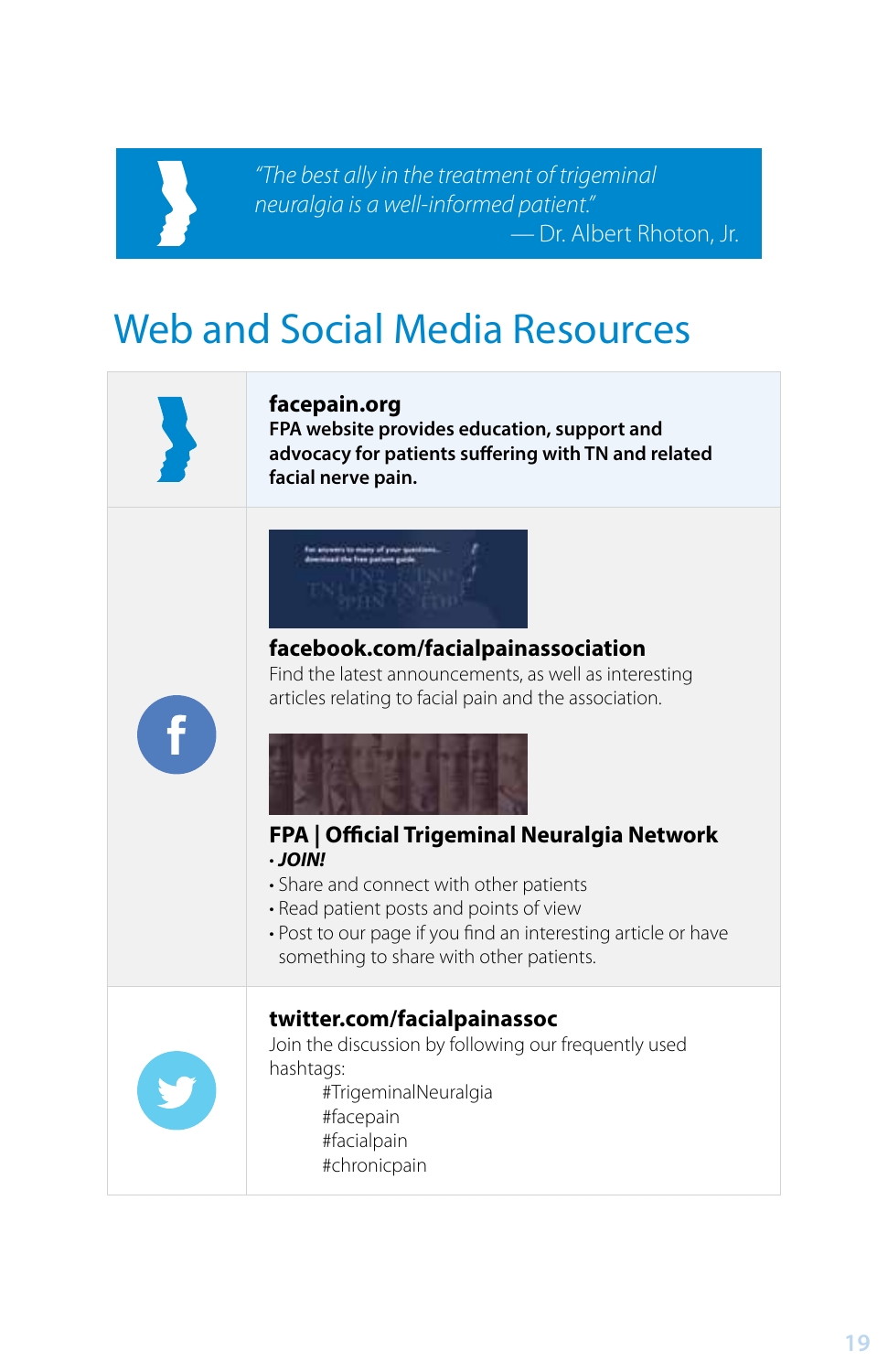



### Please Donate to Support FPA Programs

For only \$50 you can become a member and help enable the FPA to provide information and support to those who suffer with TN and neuropathic face pain. Lay the ground work towards your commitment to raise awareness. We educate, advocate and raise awareness for patients with TN and neuropathic face pain. Become a member today.

### Donate at www.facepain.org or use the form below to mail in your donation

| Phone: $(\_\_)$ |  |
|-----------------|--|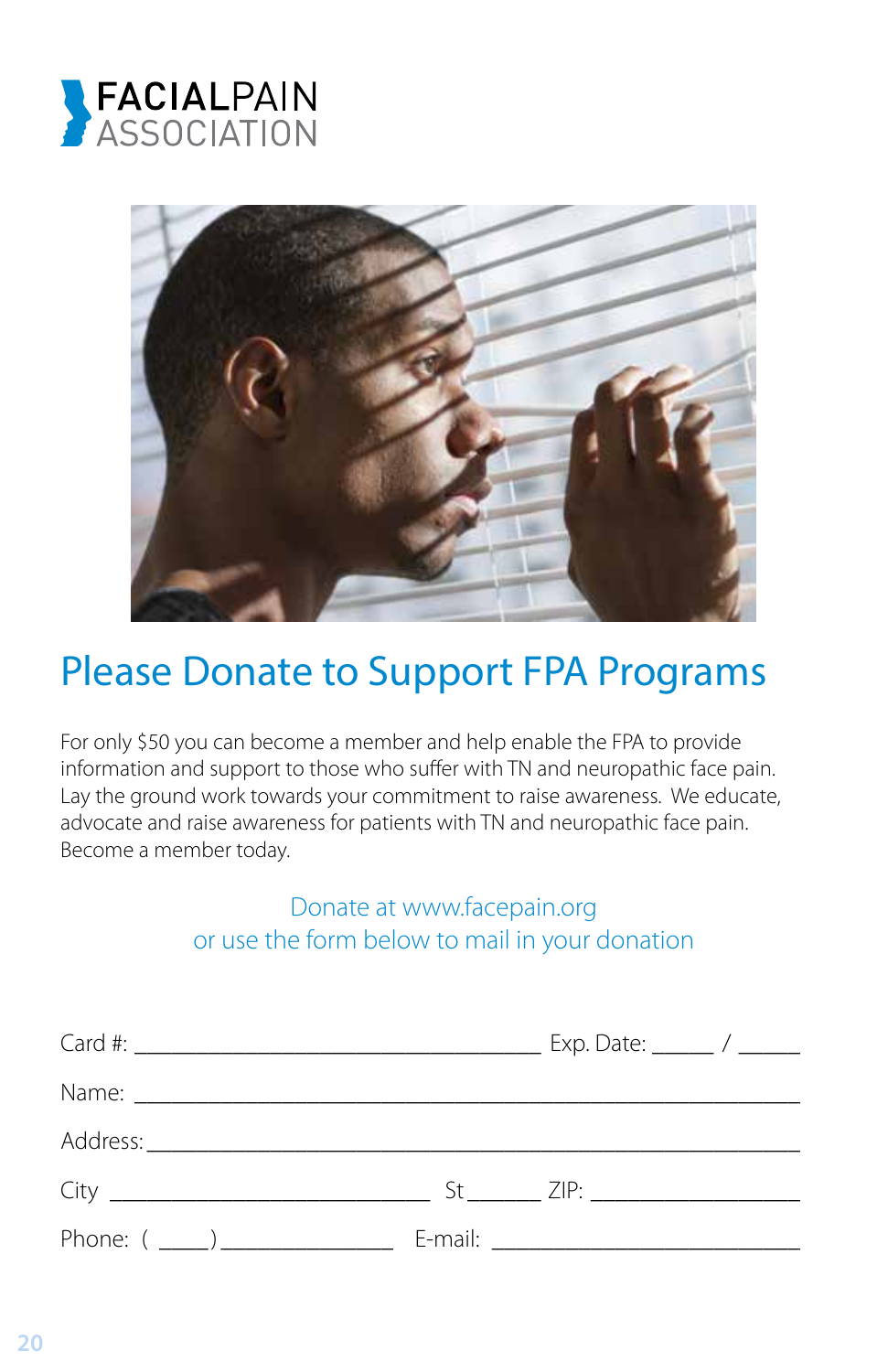# Individual Membership Opportunities

#### **BENEFITS – all levels**

- Recognition in the Annual Report
- FPA Quarterly Magazine Subscription
- Newswire Email Monthly Subscription
- Access to Live Webinars

**FRIEND \$50-\$99** 5% Discount on all FPA books

**PATRON \$100-\$500** •10% Discount on all FPA books

**SILVER \$500-\$2,000** •15% Discount on all FPA books

**GOLD \$2,000-\$5,000** •25% Discount on all FPA books •25% Discount on FPA Conference Registration Fee

### **PLATINUM \$5,000-\$15,000**

•Prominent recognition at headquarters office

•50% discount on all FPA books and conference

registration fees

### **CHAIRMAN'S CLUB \$15,000-\$25,000**

•Prominent recognition at headquarters office, conferences and events, special announcements of recognition, website and social media platforms

•100% discount on all FPA books and conference registration fees

Giving is based on cumulative calendar year giving